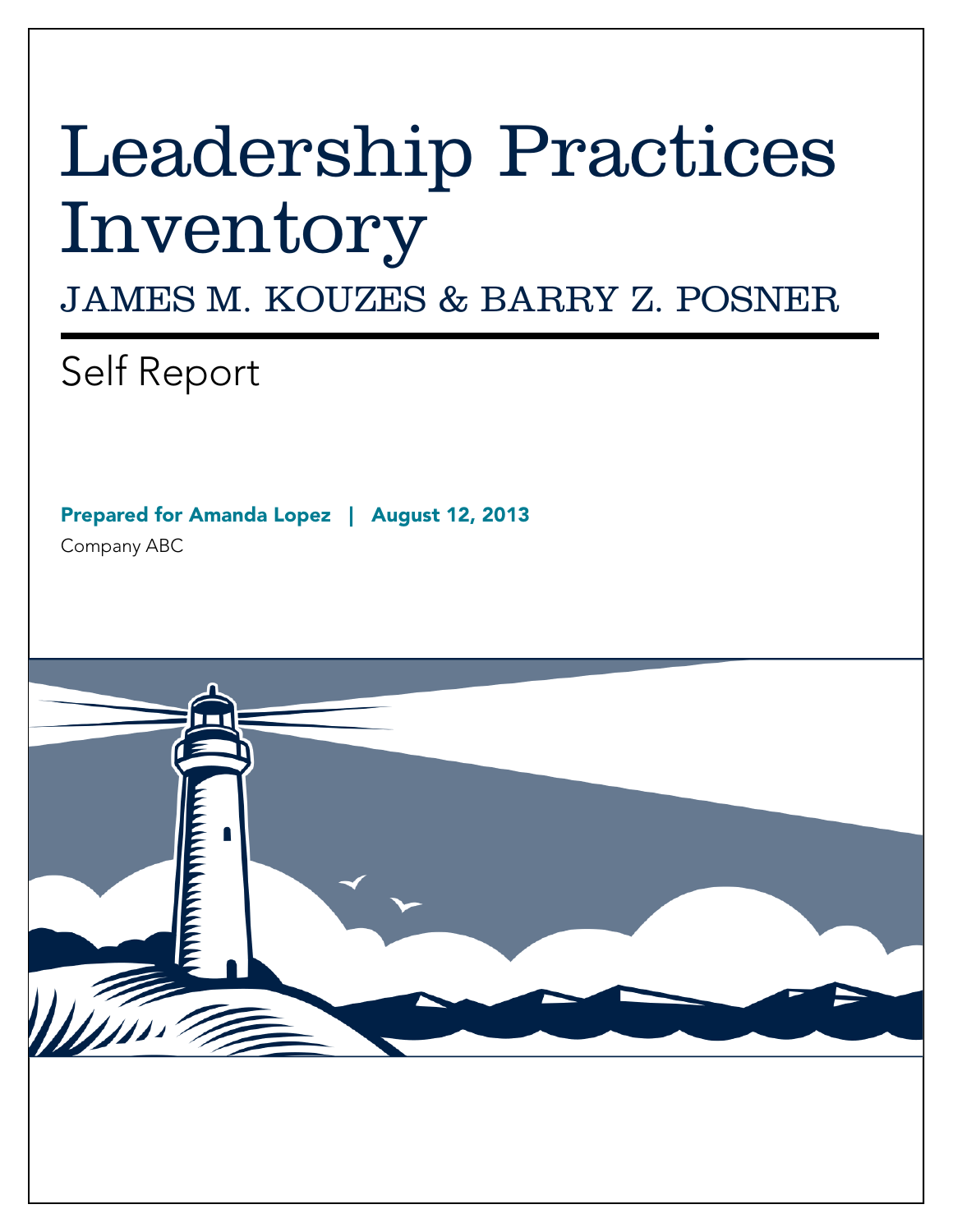## **CONTENTS**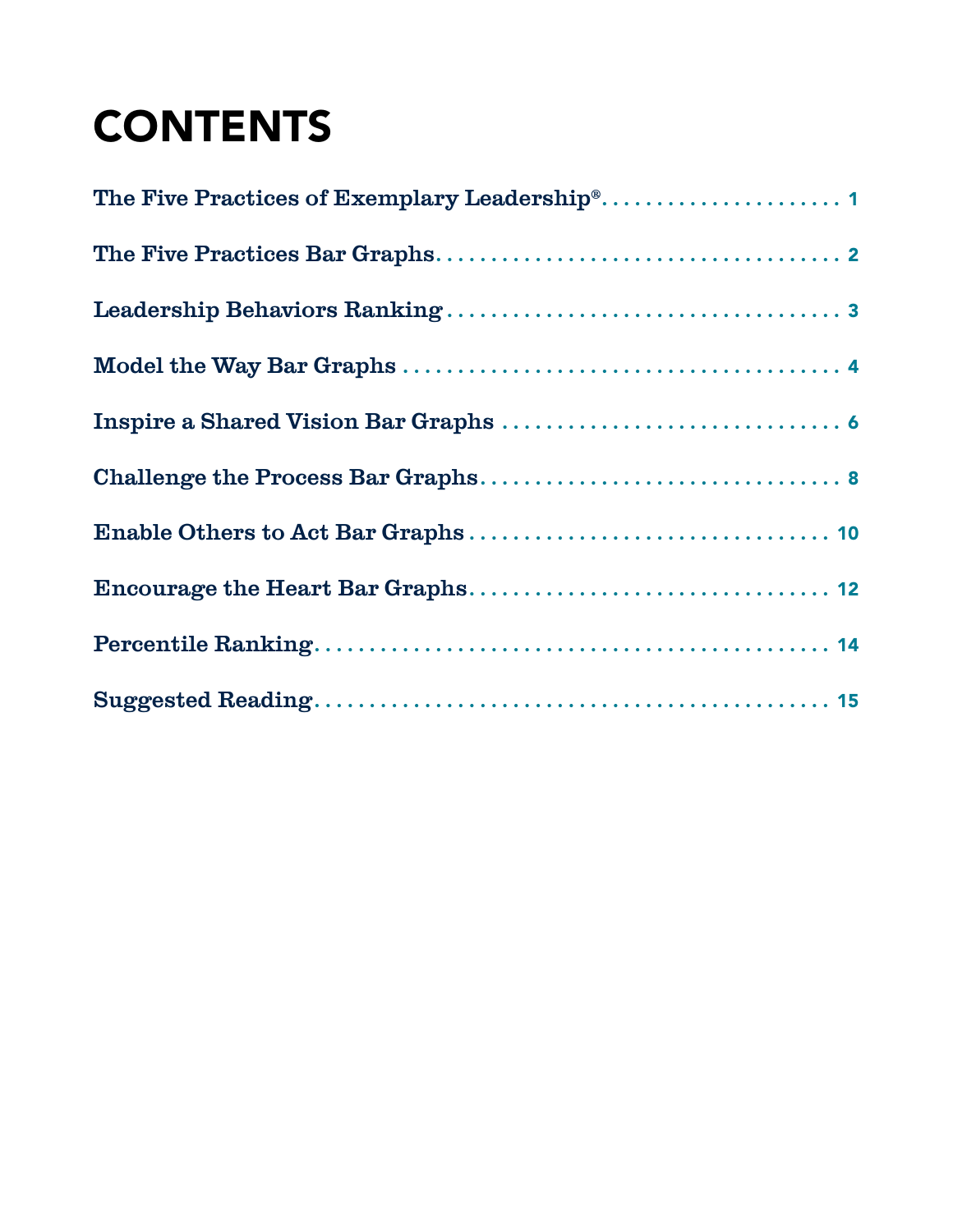

## <span id="page-2-0"></span>The Five Practices of Exemplary Leadership®

Created by James M. Kouzes and Barry Z. Posner in the early 1980s and first identified in their internationally best-selling book, The Leadership Challenge, The Five Practices of Exemplary Leadership approaches leadership as a measurable, learnable, and teachable set of behaviors. After conducting hundreds of interviews, reviewing thousands of case studies, and analyzing more than two million survey questionnaires to understand those times when leaders performed at their personal best, there emerged five practices common to making extraordinary things happen. The Five Practices are:



The Leadership Practices Inventory (LPI) instrument is an essential tool to help you gain perspective into how you see yourself as a leader and what actions you can take to improve your use of the Five Practices, which research has demonstrated, year after year, make for more effective leaders.

#### ABOUT YOUR LPI REPORT

The LPI measures the frequency of 30 specific leadership behaviors on a 10-point scale, with six behavioral statements for each of The Five Practices. You rated how frequently you engage in each of these important behaviors associated with The Five Practices. The response scale is:

| <b>RESPONSE SCALE</b> | 1-Almost Never | 3-Seldom          | 5-Occasionally | 7-Fairly Often | 9-Very Frequently |
|-----------------------|----------------|-------------------|----------------|----------------|-------------------|
|                       | 2-Rarely       | 4-Once in a While | 6-Sometimes    | 8-Usually      | 10-Almost always  |

In the following report pages, you'll see your responses presented in various manners.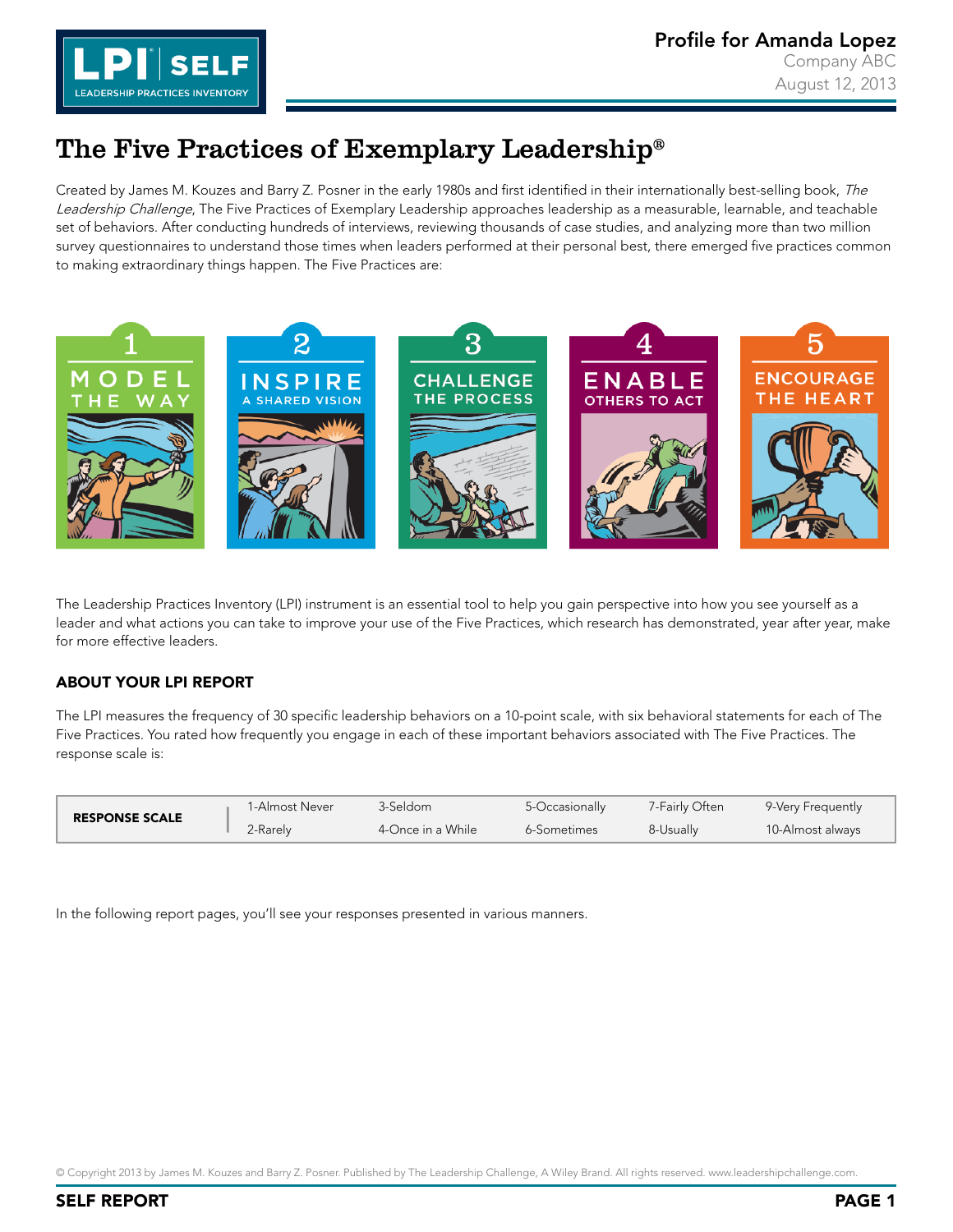

### <span id="page-3-0"></span>The Five Practices Bar Graphs

These bar graphs, one for each leadership Practice, provide a graphic representation of your total rating. Total responses can range from 6 to 60, which represents adding up the response score (from 1—Almost Never to 10—Almost Always) for each of the six behavioral statements related to the Practice.





|               | <b>Challenge the Process</b> |  |  |  |    |    |    |    |    |    |    |    |    |  |
|---------------|------------------------------|--|--|--|----|----|----|----|----|----|----|----|----|--|
|               |                              |  |  |  | 20 | 25 | 30 | 35 | 40 | 45 | 50 | 55 | 60 |  |
| <b>RATING</b> | 54                           |  |  |  |    |    |    |    |    |    |    |    |    |  |



| <b>Encourage the Heart</b> |    |  | 15 | 20 | 25 | 30 | 35 | 40 | 45 | 50 | 55 | 60 |
|----------------------------|----|--|----|----|----|----|----|----|----|----|----|----|
|                            | 30 |  |    |    |    |    |    |    |    |    |    |    |
| <b>RATING</b>              |    |  |    |    |    |    |    |    |    |    |    |    |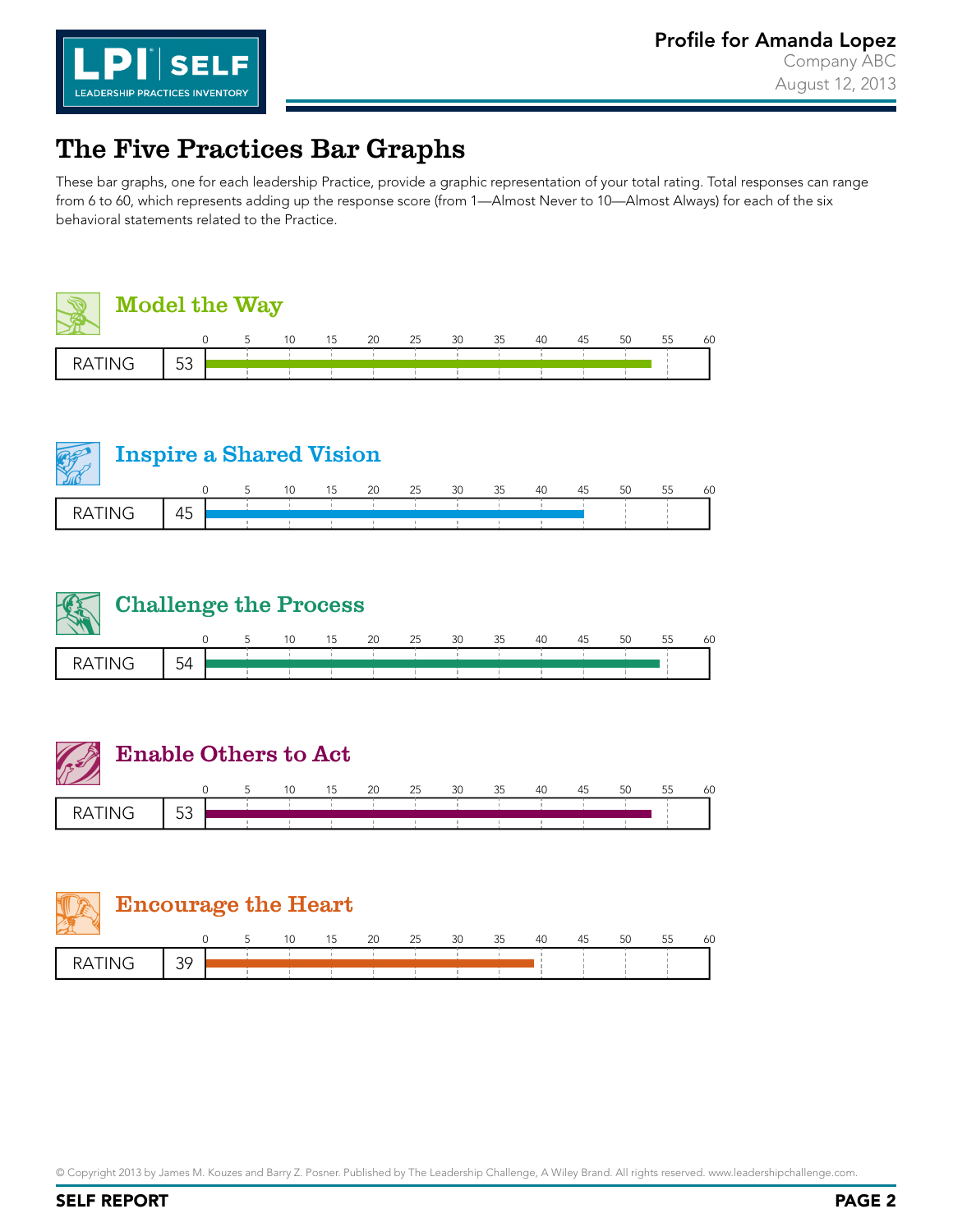

#### <span id="page-4-0"></span>Leadership Behaviors Ranking

This page shows the ranking, from most frequent to least frequent, of all 30 leadership behaviors based on your self-rating. Horizontal lines separate the 10 most and the 10 least frequent behaviors from the middle 10. The response scale runs from 1—Almost Never to 10—Almost Always.

|     | <b>MOST FREQUENT</b>                                                                                                                                   | <b>LEADERSHIP PRACTICE</b> | <b>RATING</b> |
|-----|--------------------------------------------------------------------------------------------------------------------------------------------------------|----------------------------|---------------|
|     | 1. I set a personal example of what I expect of others                                                                                                 | Model                      | 10            |
| 2.  | I talk about future trends that will influence how our work gets done                                                                                  | Inspire                    | 10            |
| З.  | I seek out challenging opportunities that test my own skills and abilities                                                                             | Challenge                  | 10            |
| 11. | I follow through on the promises and commitments that I make                                                                                           | Model                      | 10            |
|     | 14. I treat others with dignity and respect                                                                                                            | Enable                     | 10            |
| 23. | I make certain that we set achievable goals, make concrete plans, and establish measurable<br>milestones for the projects and programs that we work on | Challenge                  | 10            |
| 24. | I give people a great deal of freedom and choice in deciding how to do their work                                                                      | Enable                     | 10            |
| 6.  | I spend time and energy making certain that the people I work with adhere to the principles<br>and standards that we have agreed on                    | Model                      | 9             |
|     | 8. I challenge people to try out new and innovative ways to do their work                                                                              | Challenge                  | 9             |
|     | 9. I actively listen to diverse points of view                                                                                                         | Enable                     | 9             |
|     | 10. I make it a point to let people know about my confidence in their abilities                                                                        | Encourage                  | 9             |
| 12. | I appeal to others to share an exciting dream of the future                                                                                            | Inspire                    | 9             |
|     | 21. I build consensus around a common set of values for running our organization                                                                       | Model                      | 9             |
| 28. | I experiment and take risks, even when there is a chance of failure                                                                                    | Challenge                  | 9             |
| 4.  | I develop cooperative relationships among the people I work with                                                                                       | Enable                     | 8             |
| 13. | I search outside the formal boundaries of my organization for innovative ways to improve<br>what we do                                                 | Challenge                  | 8             |
|     | 18. I ask "What can we learn?" when things do not go as expected                                                                                       | Challenge                  | 8             |
| 19. | I support the decisions that people make on their own                                                                                                  | Enable                     | 8             |
| 26. | I am clear about my philosophy of leadership                                                                                                           | Model                      | 8             |
|     | 29. I ensure that people grow in their jobs by learning new skills and developing themselves                                                           | Enable                     | 8             |
| 30. | I give the members of the team lots of appreciation and support for their contributions                                                                | Encourage                  | 8             |
| 7.  | I describe a compelling image of what our future could be like                                                                                         | Inspire                    | 7             |
| 16. | I ask for feedback on how my actions affect other people's performance                                                                                 | Model                      | 7             |
|     | 17. I show others how their long-term interests can be realized by enlisting in a common vision                                                        | Inspire                    | 7             |
| 5.  | I praise people for a job well done                                                                                                                    | Encourage                  | 6             |
|     | 22. I paint the "big picture" of what we aspire to accomplish                                                                                          | Inspire                    | 6             |
|     | 25. I find ways to celebrate accomplishments                                                                                                           | Encourage                  | 6             |
| 27. | I speak with genuine conviction about the higher meaning and purpose of our work                                                                       | Inspire                    | 6             |
| 15. | I make sure that people are creatively rewarded for their contributions to the success of our<br>projects                                              | Encourage                  | 5             |
|     | 20. I publicly recognize people who exemplify commitment to shared values                                                                              | Encourage                  | 5             |
|     | <b>LEAST FREQUENT</b>                                                                                                                                  |                            |               |

| <b>RESPONSE SCALE</b> | 1-Almost Never | 3-Seldom          | 5-Occasionally | 7-Fairly Often | 9-Very Frequently |
|-----------------------|----------------|-------------------|----------------|----------------|-------------------|
|                       | 2-Rarely       | 4-Once in a While | 6-Sometimes    | 8-Usually      | 10-Almost always  |

© Copyright 2013 by James M. Kouzes and Barry Z. Posner. Published by The Leadership Challenge, A Wiley Brand. All rights reserved. www.leadershipchallenge.com.

SELF REPORT PAGE 3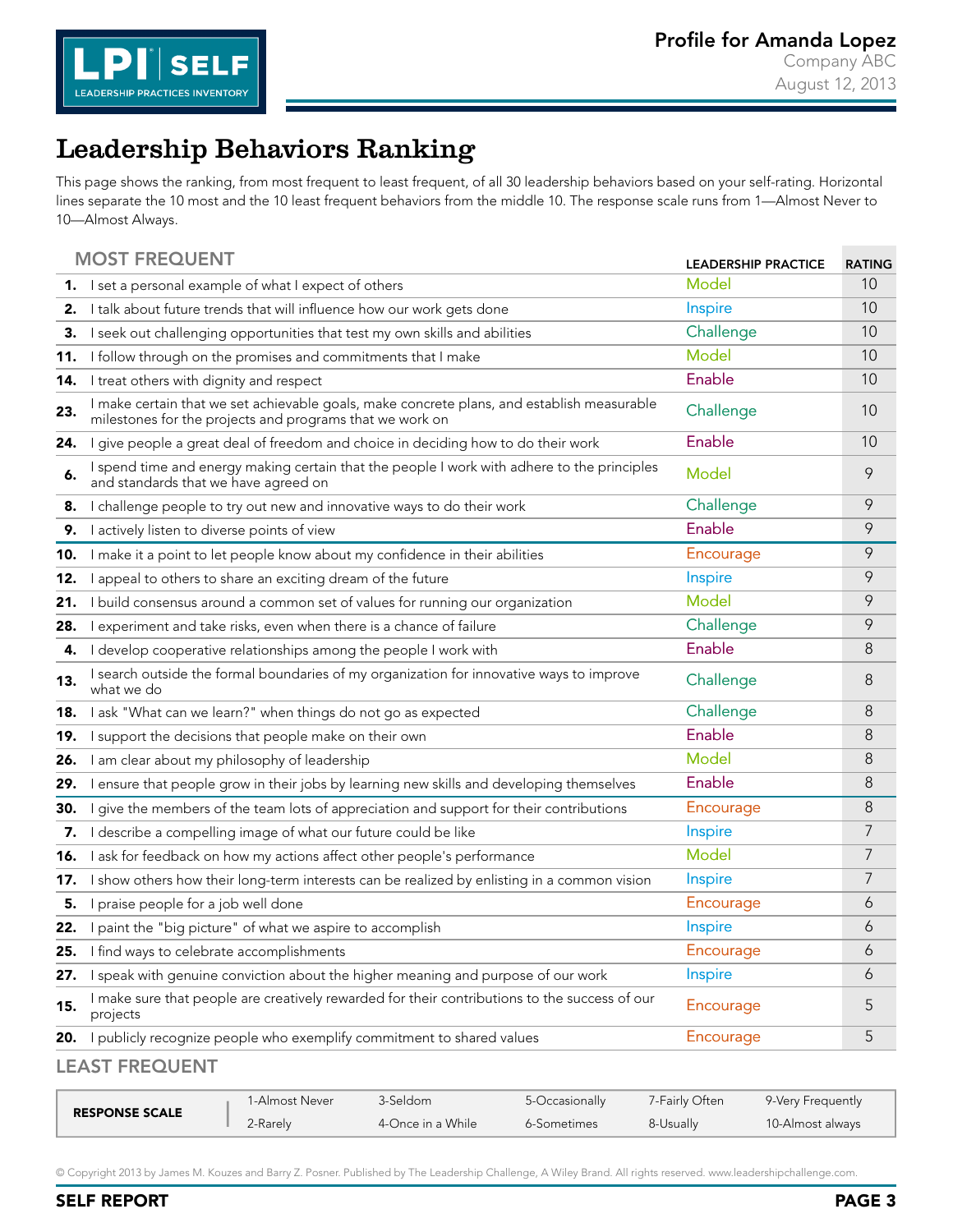

<span id="page-5-0"></span>

#### Model the Way Bar Graphs

- **E** Clarify values by finding your voice and affirming shared values
- $\Box$ Set the example by aligning actions with shared values

The set of bar graphs for each of the six leadership behaviors related to this Practice provides a graphic representation of your responses for that behavior. Responses can range from 1–Almost Never to 10–Almost Always.

|    |                                                                       |               |                | $\mathbf{0}$ | 1            | $\overline{2}$       | 3            | $\overline{4}$ | 5              | 6            | $\overline{7}$      | 8               | 9            | 10 |
|----|-----------------------------------------------------------------------|---------------|----------------|--------------|--------------|----------------------|--------------|----------------|----------------|--------------|---------------------|-----------------|--------------|----|
| 1. | Sets a personal example of what he/                                   | <b>RATING</b> | 10             |              | $\mathbb{L}$ | $\mathbf{L}$         |              | ÷.             | ÷.             | ÷.           | $\perp$             | $\mathbf{I}$    | $\pm$        |    |
|    | she expects of others                                                 |               |                |              |              | $\mathbb{R}$         | $\mathbb{I}$ | $\sim$ 1 $\,$  | $\mathbb{R}$   | $\mathbb{R}$ | $\sim 1$            | $\sim$ 1 $\sim$ | $\mathbb{R}$ |    |
|    |                                                                       |               |                |              |              |                      |              |                |                |              |                     |                 |              |    |
|    |                                                                       |               |                |              |              |                      |              |                |                |              |                     |                 |              |    |
|    |                                                                       |               |                |              |              |                      |              |                |                |              |                     |                 |              |    |
|    |                                                                       |               |                | $\mathbf{0}$ | 1            | $\overline{2}$       | 3            | $\overline{4}$ | 5              | 6            | 7                   | 8               | 9            | 10 |
| 6. | Spends time and energy making                                         | <b>RATING</b> | 9              |              |              | Ť.                   |              |                | $\mathbb{I}$   | ÷            | ÷.                  | ÷.              |              |    |
|    | certain that the people he/she works                                  |               |                |              |              |                      |              |                | $\mathbb{L}$   | $\mathbb{I}$ |                     |                 |              |    |
|    | with adhere to the principles and<br>standards that we have agreed on |               |                |              |              |                      |              |                |                |              |                     |                 |              |    |
|    |                                                                       |               |                |              |              |                      |              |                |                |              |                     |                 |              |    |
|    |                                                                       |               |                |              |              |                      |              |                |                |              |                     |                 |              |    |
|    |                                                                       |               |                | $\mathbf{0}$ | $\mathbf{1}$ | 2                    | 3            | 4              | 5              | 6            | $7^{\circ}$         | 8               | 9            | 10 |
|    | 11. Follows through on promises and                                   | <b>RATING</b> | 10             |              |              |                      |              |                |                |              |                     |                 |              |    |
|    | commitments he/she makes                                              |               |                |              |              |                      |              |                |                |              |                     |                 |              |    |
|    |                                                                       |               |                |              |              |                      |              |                |                |              |                     |                 |              |    |
|    |                                                                       |               |                |              |              |                      |              |                |                |              |                     |                 |              |    |
|    |                                                                       |               |                |              |              |                      |              |                |                |              |                     |                 |              |    |
|    |                                                                       |               |                | $\mathbf{0}$ | $\mathbf{1}$ | $\overline{2}$       | 3            | 4              | 5              | 6            | $\overline{7}$      | 8               | 9            | 10 |
|    | 16. Asks for feedback on how his/her                                  | <b>RATING</b> |                |              |              |                      |              |                |                |              |                     |                 |              |    |
|    | actions affect other people's                                         |               | $\overline{7}$ |              |              |                      |              |                | $\mathbb{R}^n$ |              |                     |                 |              |    |
|    | performance                                                           |               |                |              |              |                      |              |                |                |              |                     |                 |              |    |
|    |                                                                       |               |                |              |              |                      |              |                |                |              |                     |                 |              |    |
|    |                                                                       |               |                |              |              |                      |              |                |                |              |                     |                 |              |    |
|    |                                                                       |               |                | $\Omega$     |              | 2                    | 3            | 4              | 5              | 6            | 7                   | 8               | 9            | 10 |
|    | 21. Builds consensus around a common                                  |               |                |              |              |                      |              |                |                |              |                     |                 |              |    |
|    | set of values for running our                                         | <b>RATING</b> | 9              |              |              |                      |              |                |                |              |                     |                 |              |    |
|    | organization                                                          |               |                |              |              |                      |              |                |                |              |                     |                 |              |    |
|    |                                                                       |               |                |              |              |                      |              |                |                |              |                     |                 |              |    |
|    |                                                                       |               |                |              |              |                      |              |                |                |              |                     |                 |              |    |
|    |                                                                       |               |                |              |              |                      |              |                |                |              |                     |                 |              |    |
|    |                                                                       |               |                | $\mathbf 0$  | 1<br>÷.      | $\overline{c}$<br>÷. | 3<br>÷       | 4<br>÷         | 5<br>÷         | 6<br>÷       | $\overline{7}$<br>÷ | 8               | 9            | 10 |
|    | 26. Is clear about his/her philosophy of<br>leadership                | <b>RATING</b> | 8              |              |              | $\pm$                | $\sim 1$     | $\sim 1$       | $\sim 1$       | $\sim 1$     | $\pm 1$             |                 |              |    |
|    |                                                                       |               |                |              |              |                      |              |                |                |              |                     |                 |              |    |
|    |                                                                       |               |                |              |              |                      |              |                |                |              |                     |                 |              |    |
|    |                                                                       |               |                |              |              |                      |              |                |                |              |                     |                 |              |    |
|    |                                                                       |               |                |              |              |                      |              |                |                |              |                     |                 |              |    |

| <b>RESPONSE SCALE</b> | 1-Almost Never | 3-Seldom          | 5-Occasionally | 7-Fairly Often | 9-Very Frequently |
|-----------------------|----------------|-------------------|----------------|----------------|-------------------|
|                       | 2-Rarely       | 4-Once in a While | 6-Sometimes    | 8-Usually      | 10-Almost always  |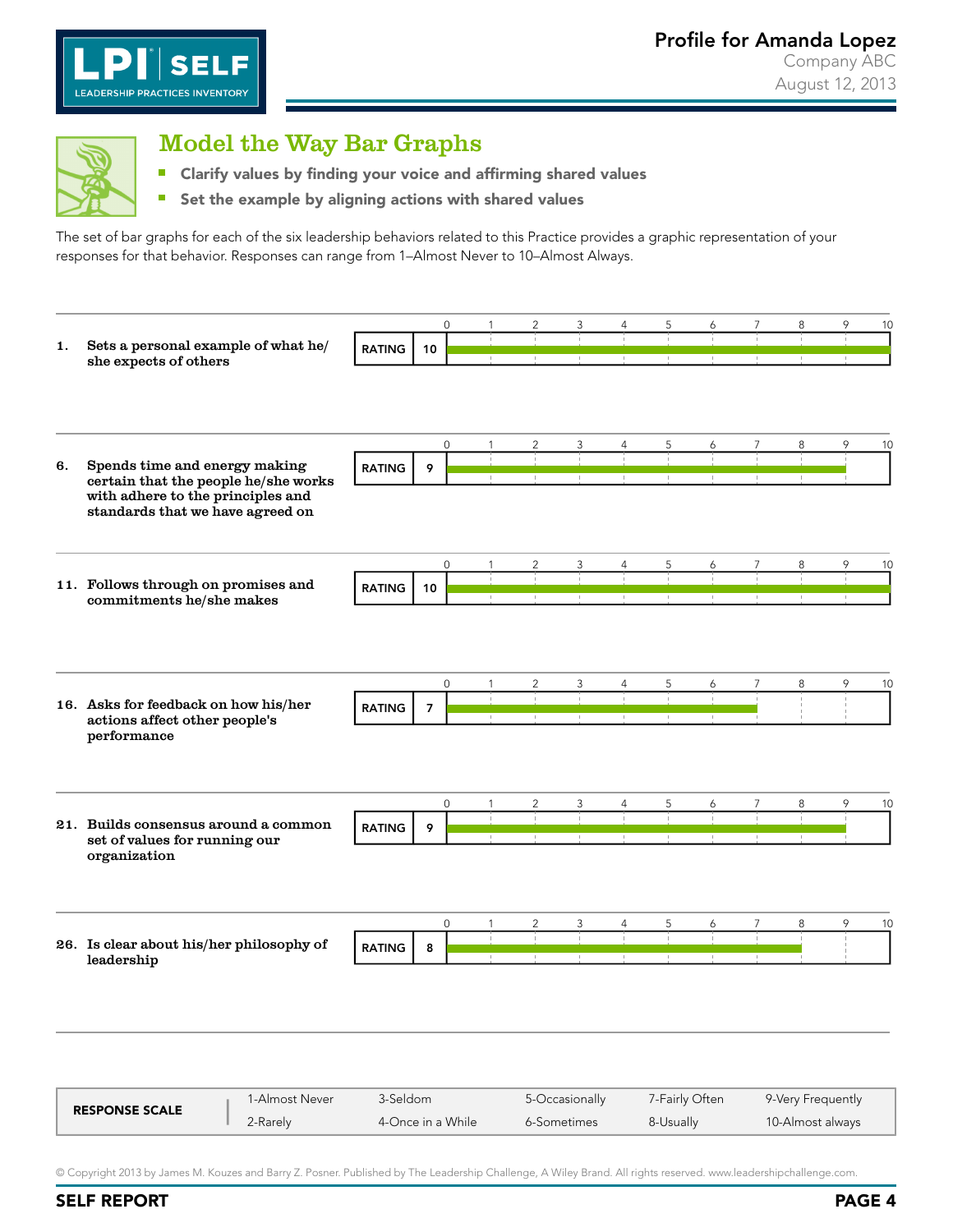

#### What is your immediate reaction to viewing your Model the Way ratings? Why?

#### Please describe anything in your Model the Way ratings that is confusing or contradictory:

(Remember to review your Leadership Behaviors Ranking page to consider the individual behaviors that relate to this practice.)

## Suggestions for Becoming a Better Leader

- 1. At the end of every day, ask yourself, "What have I done today that demonstrated one of my key values? What have i done today that might have sent the signal that I wasn't committed to the key value? What can i do tomorrow to live out a key value?
- 2. Answer the question, "What are the values that should guide my decisions and actions?"
- 3. Do something dramatic to demonstrate your commitment to a team value. For instance, if customer service is a value, spend a day answering the phones in the call center, working behind the counter at a store, or visiting customers at their locations.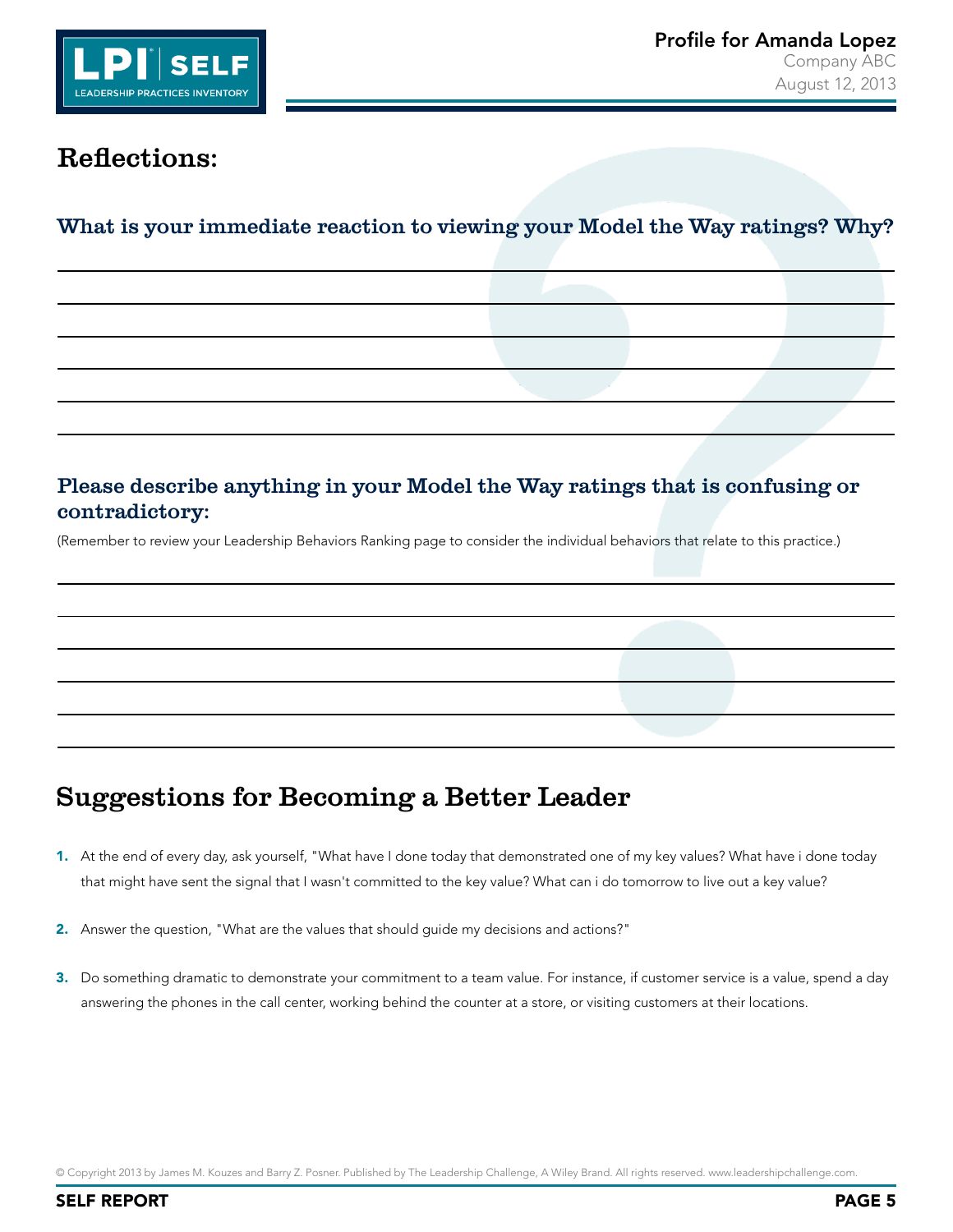<span id="page-7-0"></span>

 $\blacksquare$ 

#### Inspire a Shared Vision Bar Graphs

**Envision the future by imagining exciting and ennobling possibilities** 

Enlist others in a common vision by appealing to shared aspirations

The set of bar graphs for each of the six leadership behaviors related to this Practice provides a graphic representation of your responses for that behavior. Responses can range from 1–Almost Never to 10–Almost Always.

| 2. | Talks about future trends that will<br>influence how our work gets done<br>Describes a compelling image of what | <b>RATING</b> | 10               | $\Omega$     |              | 2               | 3              | 4            | 5             | 6       | 7              | 8     | 9 | 10 |
|----|-----------------------------------------------------------------------------------------------------------------|---------------|------------------|--------------|--------------|-----------------|----------------|--------------|---------------|---------|----------------|-------|---|----|
|    |                                                                                                                 |               |                  |              |              |                 |                |              |               |         |                |       |   |    |
|    |                                                                                                                 |               |                  |              |              |                 |                |              |               |         |                |       |   |    |
|    |                                                                                                                 |               |                  |              |              |                 |                |              |               |         |                |       |   |    |
|    |                                                                                                                 |               |                  |              |              |                 |                |              |               |         |                |       |   |    |
|    |                                                                                                                 |               |                  | $\mathbf 0$  | $\mathbf{1}$ | 2               | 3              | 4            | 5             | 6       | $\overline{7}$ | 8     | 9 | 10 |
| 7. | our future could be like                                                                                        | <b>RATING</b> | $\overline{7}$   |              |              |                 |                |              | ÷.            | ÷.      |                |       |   |    |
|    |                                                                                                                 |               |                  |              |              |                 |                |              |               |         |                |       |   |    |
|    |                                                                                                                 |               |                  | $\mathbf{0}$ | $\mathbf{1}$ | $\overline{2}$  | 3              | 4            | 5             | 6       | $\overline{7}$ | 8     | 9 | 10 |
|    | 12. Appeals to others to share an exciting                                                                      | <b>RATING</b> | 9                |              |              | $\mathbb{L}$    |                | $\perp$      | $\mathbb{I}$  | ÷.      | $\perp$        | $\pm$ |   |    |
|    | dream of the future                                                                                             |               |                  |              |              |                 |                |              |               | $\perp$ |                |       |   |    |
|    |                                                                                                                 |               |                  |              |              |                 |                |              |               |         |                |       |   |    |
|    |                                                                                                                 |               |                  | $\Omega$     |              | 2               | 3              | 4            | 5             | 6       | 7              | 8     | 9 | 10 |
|    | 17. Shows others how their long-term                                                                            | <b>RATING</b> | $\overline{7}$   |              |              |                 |                |              |               |         |                |       |   |    |
|    | interests can be realized by enlisting<br>in a common vision                                                    |               |                  |              |              |                 |                |              |               |         |                |       |   |    |
|    |                                                                                                                 |               |                  | $\mathbf 0$  |              | 2               | 3              |              | 5             | 6       | $\overline{7}$ | 8     | 9 | 10 |
|    | 22. Paints the "big picture" of what we<br>aspire to accomplish                                                 | <b>RATING</b> | $\boldsymbol{6}$ |              |              |                 |                |              | ÷.            |         |                |       |   |    |
|    |                                                                                                                 |               |                  |              |              |                 |                |              |               |         |                |       |   |    |
|    |                                                                                                                 |               |                  | 0            |              | 2               | 3              | 4            | 5             | 6       | $\overline{7}$ | 8     | 9 | 10 |
|    | 27. Speaks with genuine conviction about<br>the higher meaning and purpose of                                   | <b>RATING</b> | 6                |              | $\pm$        | $\mathcal{A}$ . | $\mathbb{R}^n$ | $\mathbf{1}$ | ÷.<br>$\perp$ |         |                |       |   |    |
|    | our work                                                                                                        |               |                  |              |              |                 |                |              |               |         |                |       |   |    |
|    |                                                                                                                 |               |                  |              |              |                 |                |              |               |         |                |       |   |    |

| <b>RESPONSE SCALE</b> | 1-Almost Never | 3-Seldom          | 5-Occasionally | 7-Fairly Often | 9-Very Frequently |
|-----------------------|----------------|-------------------|----------------|----------------|-------------------|
|                       | 2-Rarely       | 4-Once in a While | 6-Sometimes    | 8-Usually      | 10-Almost always  |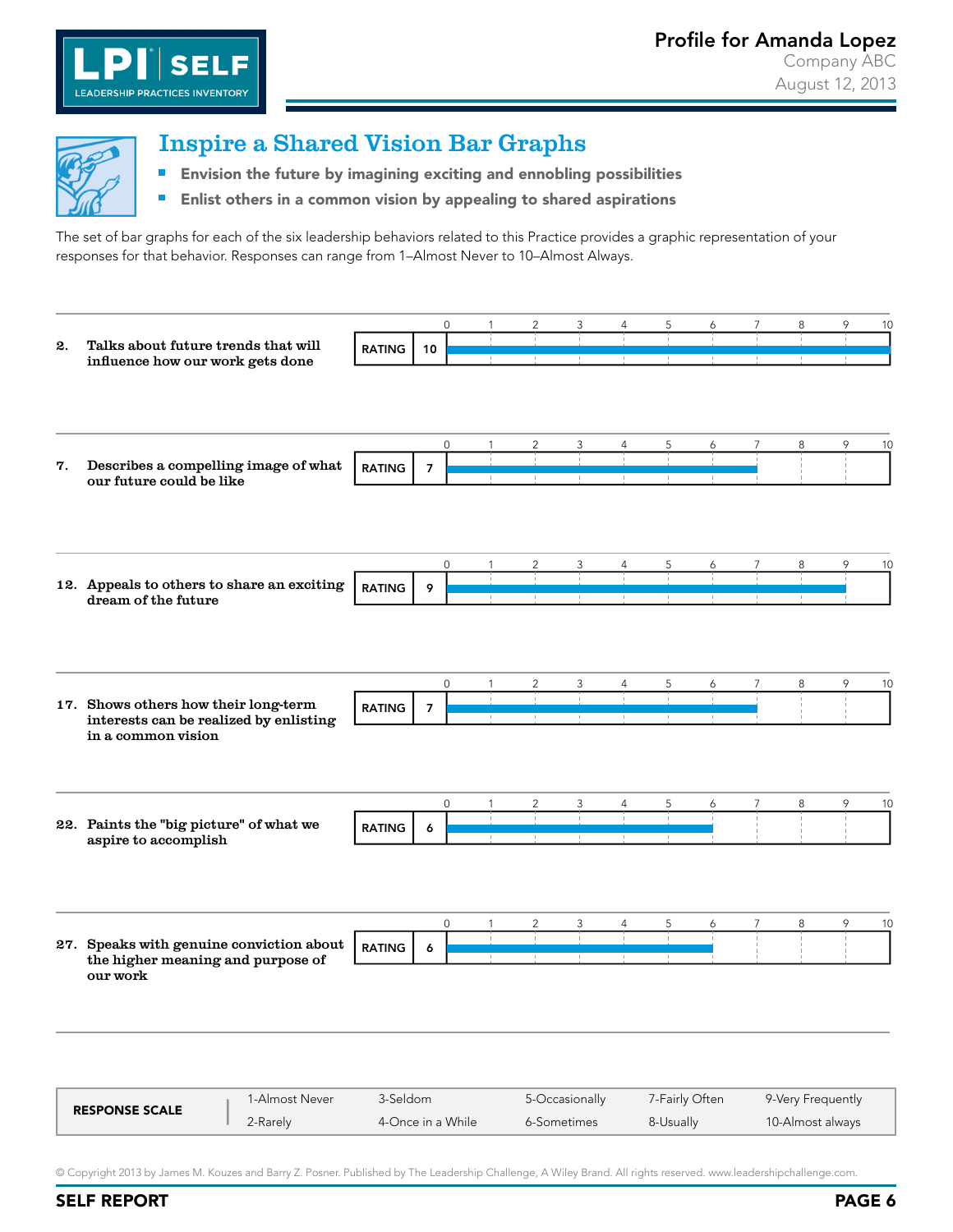

What is your immediate reaction to viewing your Inspire a Shared Vision ratings? Why?

#### Please describe anything in your Inspire a Shared Vision ratings that is confusing or contradictory:

(Remember to review your Leadership Behaviors Ranking page to consider the individual behaviors that relate to this practice.)

#### Suggestions for Becoming a Better Leader

- 1. Become a Futurist. Join the World Futures Society. Read American Demographics or other magazines about future trends. Use the Internet to find a "futures" conference that you can attend. Make a list of what reputable people are predicting will happen in the next ten years.
- 2. Every week interview one of your constituents—a direct report, peer, manager, or customer—and ask, "What are your aspirations for the future?"
- 3. Be positive, upbeat and energetic when talking about the future of your team and organization.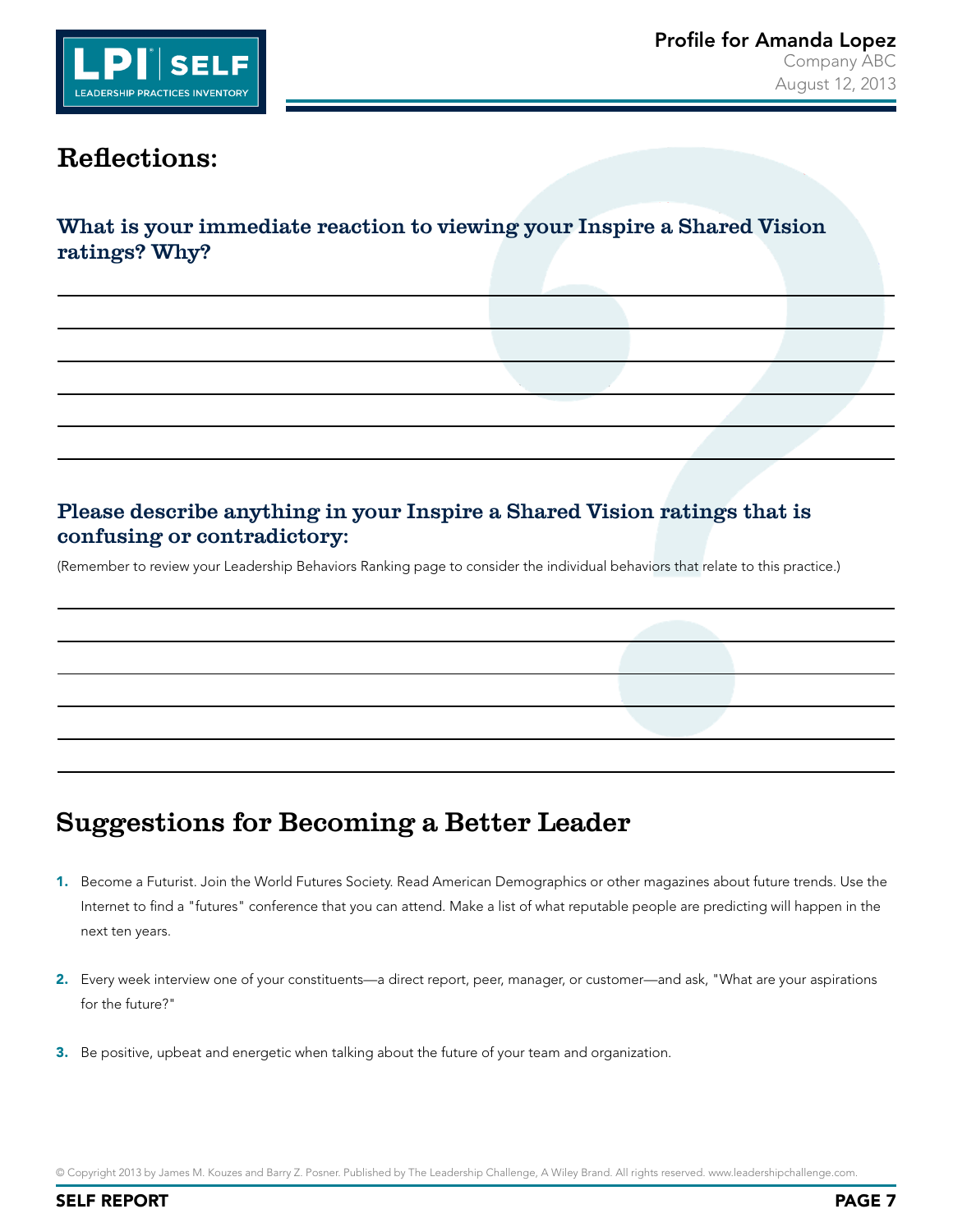

 $\overline{\phantom{a}}$ 

Ē,

<span id="page-9-0"></span>

#### Challenge the Process Bar Graphs

Search for opportunities by seizing the initiative and by looking outward for innovative ways to improve

Experiment and take risks by constantly generating small wins and learning from experience

The set of bar graphs for each of the six leadership behaviors related to this Practice provides a graphic representation of your responses for that behavior. Responses can range from 1–Almost Never to 10–Almost Always.

|    |                                                                                     |               |                 | $\Omega$    |                | 3 |   | 5 | 6 | 7              | 8 | 9 | 10 |
|----|-------------------------------------------------------------------------------------|---------------|-----------------|-------------|----------------|---|---|---|---|----------------|---|---|----|
| 3. | Seeks out challenging opportunities<br>that test his/her own skills and             | <b>RATING</b> | 10              |             |                |   |   |   |   |                |   |   |    |
|    | abilities                                                                           |               |                 |             |                |   |   |   |   |                |   |   |    |
|    |                                                                                     |               |                 | $\Omega$    |                |   |   | 5 | 6 | 7              | 8 | 9 | 10 |
| 8. | Challenges people to try out new and<br>innovative ways to do their work            | <b>RATING</b> | 9               |             |                |   |   |   |   |                |   |   |    |
|    |                                                                                     |               |                 |             |                |   |   |   |   |                |   |   |    |
|    |                                                                                     |               |                 | $\Omega$    | 2              | 3 |   | 5 | 6 | $\overline{7}$ | 8 | 9 | 10 |
|    | 13. Searches outside the formal<br>boundaries of his/her organization for           | <b>RATING</b> | 8               |             |                |   |   |   |   |                |   |   |    |
|    | innovative ways to improve what we<br>do                                            |               |                 |             |                |   |   |   |   |                |   |   |    |
|    |                                                                                     |               |                 | 0           | 2              | 3 | 4 | 5 | 6 | 7              | 8 | 9 | 10 |
|    | 18. Asks "What can we learn?" when<br>things don't go as expected                   | <b>RATING</b> | 8               |             |                |   |   |   |   |                |   |   |    |
|    |                                                                                     |               |                 |             |                |   |   |   |   |                |   |   |    |
|    |                                                                                     |               |                 | $\mathbf 0$ | $\overline{2}$ | 3 | 4 | 5 | 6 | $\overline{7}$ | 8 | 9 | 10 |
|    | 23. Makes certain that we set achievable<br>goals, make concrete plans, and         | <b>RATING</b> | 10 <sup>°</sup> |             |                |   |   |   |   |                |   |   |    |
|    | establish measurable milestones for<br>the projects and programs that we<br>work on |               |                 |             |                |   |   |   |   |                |   |   |    |
|    |                                                                                     |               |                 | $\Omega$    | 2              | 3 | 4 | 5 | 6 | $\overline{7}$ | 8 | 9 | 10 |
|    | 28. Experiments and takes risks, even<br>when there is a chance of failure          | <b>RATING</b> | 9               |             |                |   |   |   |   |                |   |   |    |
|    |                                                                                     |               |                 |             |                |   |   |   |   |                |   |   |    |

| <b>RESPONSE SCALE</b> | l-Almost Never | 3-Seldom          | 5-Occasionally | 7-Fairly Often | 9-Very Frequently |
|-----------------------|----------------|-------------------|----------------|----------------|-------------------|
|                       | 2-Rarely       | 4-Once in a While | 6-Sometimes    | 8-Usually      | 10-Almost always  |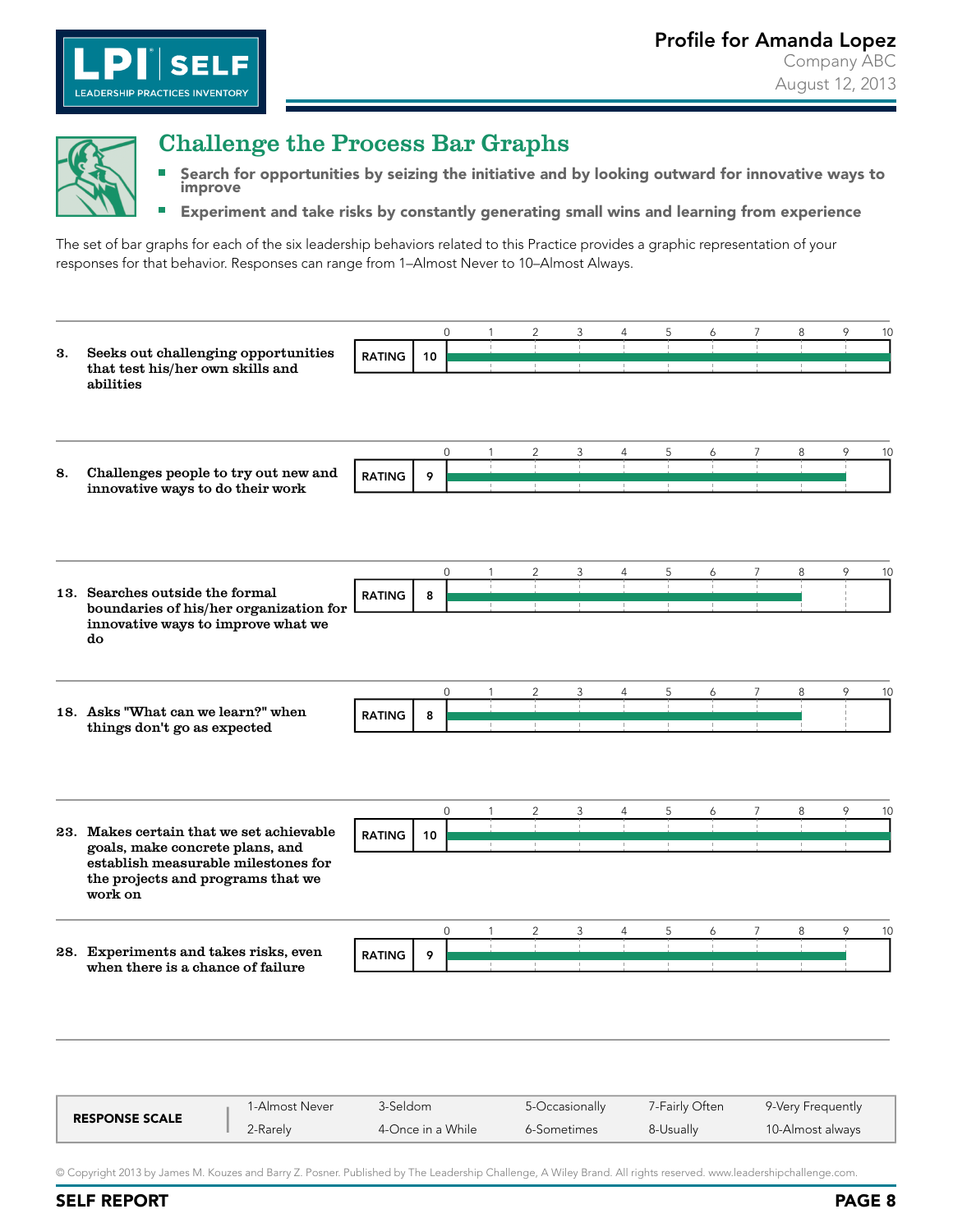

What is your immediate reaction to viewing your Challenge the Process ratings? Why?

#### Please describe anything in your Challenge the Process ratings that is confusing or contradictory:

(Remember to review your Leadership Behaviors Ranking page to consider the individual behaviors that relate to this practice.)

## Suggestions for Becoming a Better Leader

- 1. At least once a month, set aside time to think about what challenging opportunities-new experiences, job assignments, tasks- you could seek to test your skills and abilities. Look for opportunities for tough assignments.
- 2. At least once a month, identify something you can do to challenge the way things are done—the status quo—at work. For example, think about what product or process innovations would help your organization improve. Then take the initiative to make change happen.
- 3. Once a week at a regular meeting, ask each team member to answer this question: "What have you done in the last week to improve so that you are better this week than you were a week ago?"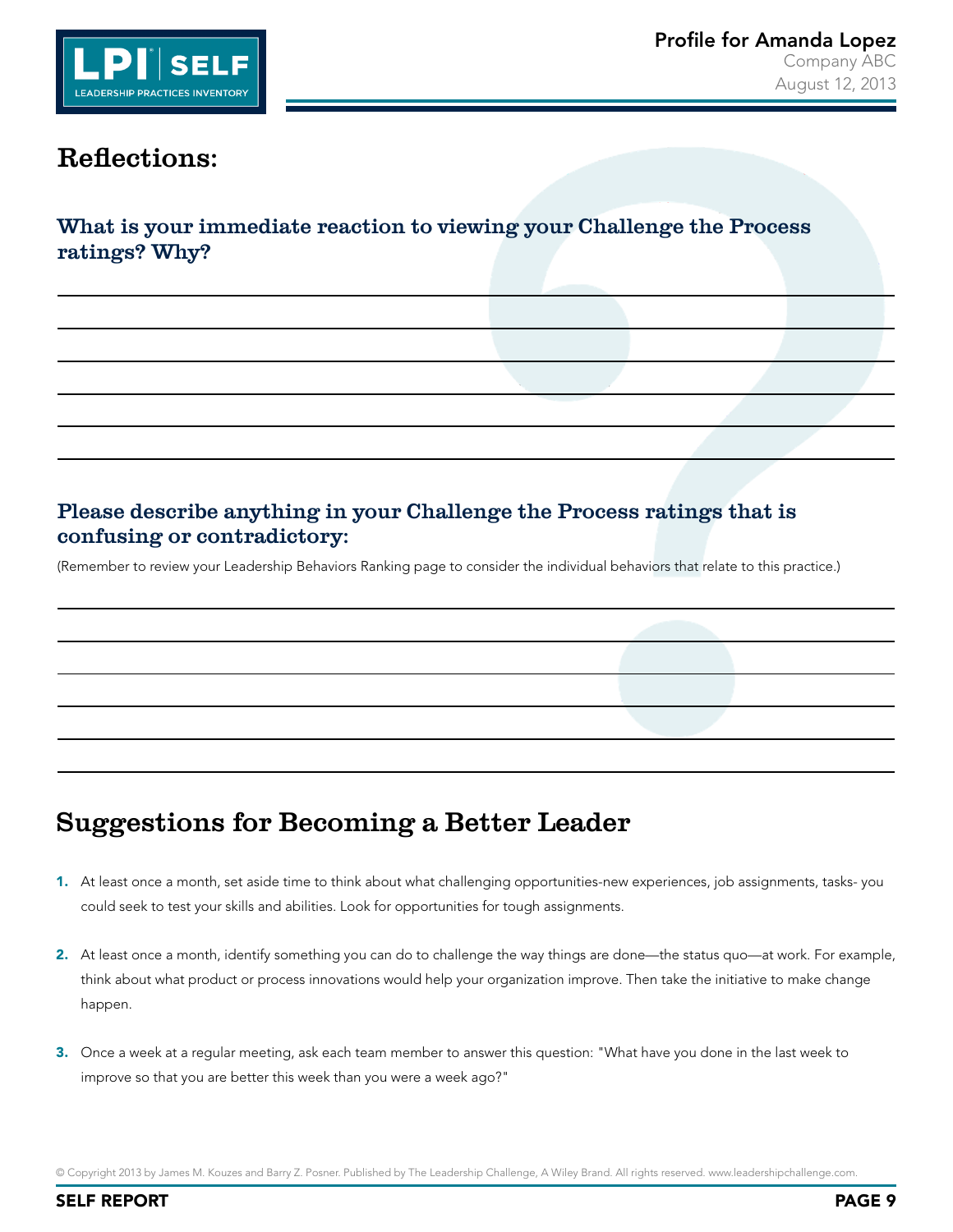<span id="page-11-0"></span>

**SEL** 

LEADERSHIP PRACTICES INVENTORY

 $\blacksquare$ 

#### Enable Others to Act Bar Graphs

**F** Foster collaboration by building trust and facilitating relationships

Strengthen others by increasing self-determination and developing competence

The set of bar graphs for each of the six leadership behaviors related to this Practice provides a graphic representation of your responses for that behavior. Responses can range from 1–Almost Never to 10–Almost Always.

|    |                                            |               |                 | $\mathbf{0}$        | 1            | 2              | 3                        | 4              | 5            | 6             | 7               | 8            | 9 | 10 |
|----|--------------------------------------------|---------------|-----------------|---------------------|--------------|----------------|--------------------------|----------------|--------------|---------------|-----------------|--------------|---|----|
| 4. | Develops cooperative relationships         | <b>RATING</b> | 8               |                     |              |                |                          |                |              | ÷i.           | ÷               |              |   |    |
|    | among the people he/she works with         |               |                 |                     |              |                | $\mathbb{R}$             | $\mathbf{I}$   | $\mathbf{I}$ | $\mathbf{I}$  | $\mathbf{I}$    |              |   |    |
|    |                                            |               |                 |                     |              |                |                          |                |              |               |                 |              |   |    |
|    |                                            |               |                 |                     |              |                |                          |                |              |               |                 |              |   |    |
|    |                                            |               |                 |                     |              |                |                          |                |              |               |                 |              |   |    |
|    |                                            |               |                 | 0                   | 1            | $\overline{c}$ | 3                        | 4              | 5            | 6             | 7               | 8            | 9 | 10 |
| 9. | Actively listens to diverse points of      | <b>RATING</b> | 9               |                     |              |                |                          |                |              |               |                 |              |   |    |
|    | view                                       |               |                 |                     |              |                |                          |                |              |               |                 |              |   |    |
|    |                                            |               |                 |                     |              |                |                          |                |              |               |                 |              |   |    |
|    |                                            |               |                 |                     |              |                |                          |                |              |               |                 |              |   |    |
|    |                                            |               |                 |                     |              |                |                          |                |              |               |                 |              |   |    |
|    |                                            |               |                 | 0                   | $\mathbf{1}$ | $\overline{2}$ | 3                        | $\overline{4}$ | 5            | 6             | $7^{\circ}$     | 8            | 9 | 10 |
|    | 14. Treats others with dignity and         | <b>RATING</b> | 10 <sup>°</sup> |                     |              |                | $\mathbb{I}$             | $\mathbb{I}$   | $\mathbf{1}$ | $\mathbb{I}$  | $\mathbb{I}$    | $\mathbb{I}$ |   |    |
|    | respect                                    |               |                 |                     |              |                |                          |                |              |               |                 |              |   |    |
|    |                                            |               |                 |                     |              |                |                          |                |              |               |                 |              |   |    |
|    |                                            |               |                 |                     |              |                |                          |                |              |               |                 |              |   |    |
|    |                                            |               |                 |                     |              |                |                          |                |              |               |                 |              |   |    |
|    |                                            |               |                 | $\mathsf{O}\xspace$ | 1            | $\overline{c}$ | 3                        | 4              | 5            | 6             | $\overline{7}$  | 8            | 9 | 10 |
|    | 19. Supports the decisions that people     | <b>RATING</b> | 8               |                     | ÷.           |                | ÷                        | ÷.             | ÷            | ÷.            | ÷               |              |   |    |
|    | make on their own                          |               |                 |                     |              |                | $\overline{\phantom{0}}$ | $\mathbf{I}$   | $\mathbf{I}$ | $\mathbf{I}$  | $\mathbf{I}$    |              |   |    |
|    |                                            |               |                 |                     |              |                |                          |                |              |               |                 |              |   |    |
|    |                                            |               |                 |                     |              |                |                          |                |              |               |                 |              |   |    |
|    |                                            |               |                 |                     |              |                |                          |                |              |               |                 |              |   |    |
|    |                                            |               |                 | 0                   |              | 2              | 3                        | 4              | 5            | 6             | 7               | 8            | 9 | 10 |
|    | 24. Gives people a great deal of freedom   | <b>RATING</b> | 10              |                     |              |                |                          |                |              |               |                 |              |   |    |
|    | and choice in deciding how to do their     |               |                 |                     |              |                |                          |                |              |               |                 |              |   |    |
|    | work                                       |               |                 |                     |              |                |                          |                |              |               |                 |              |   |    |
|    |                                            |               |                 |                     |              |                |                          |                |              |               |                 |              |   |    |
|    |                                            |               |                 |                     |              |                |                          |                |              |               |                 |              |   |    |
|    |                                            |               |                 | $\mathsf{O}$        | $\mathbf{1}$ | $\overline{2}$ | 3                        | $\overline{4}$ | 5            | 6             | $7\overline{ }$ | 8            | 9 | 10 |
|    | 29. Ensures that people grow in their jobs | <b>RATING</b> | 8               |                     |              |                | $\mathbb{I}$             | $\perp$        | $\mathbb{I}$ | $\mathcal{A}$ | $\mathbb{I}$    |              |   |    |
|    | by learning new skills and developing      |               |                 |                     |              |                |                          |                |              |               |                 |              |   |    |
|    | themselves                                 |               |                 |                     |              |                |                          |                |              |               |                 |              |   |    |
|    |                                            |               |                 |                     |              |                |                          |                |              |               |                 |              |   |    |
|    |                                            |               |                 |                     |              |                |                          |                |              |               |                 |              |   |    |
|    |                                            |               |                 |                     |              |                |                          |                |              |               |                 |              |   |    |
|    |                                            |               |                 |                     |              |                |                          |                |              |               |                 |              |   |    |

| <b>RESPONSE SCALE</b> | I-Almost Never | 3-Seldom          | 5-Occasionally | 7-Fairly Often | 9-Very Frequently |
|-----------------------|----------------|-------------------|----------------|----------------|-------------------|
|                       | 2-Rarely       | 4-Once in a While | 6-Sometimes    | 8-Usually      | 10-Almost always  |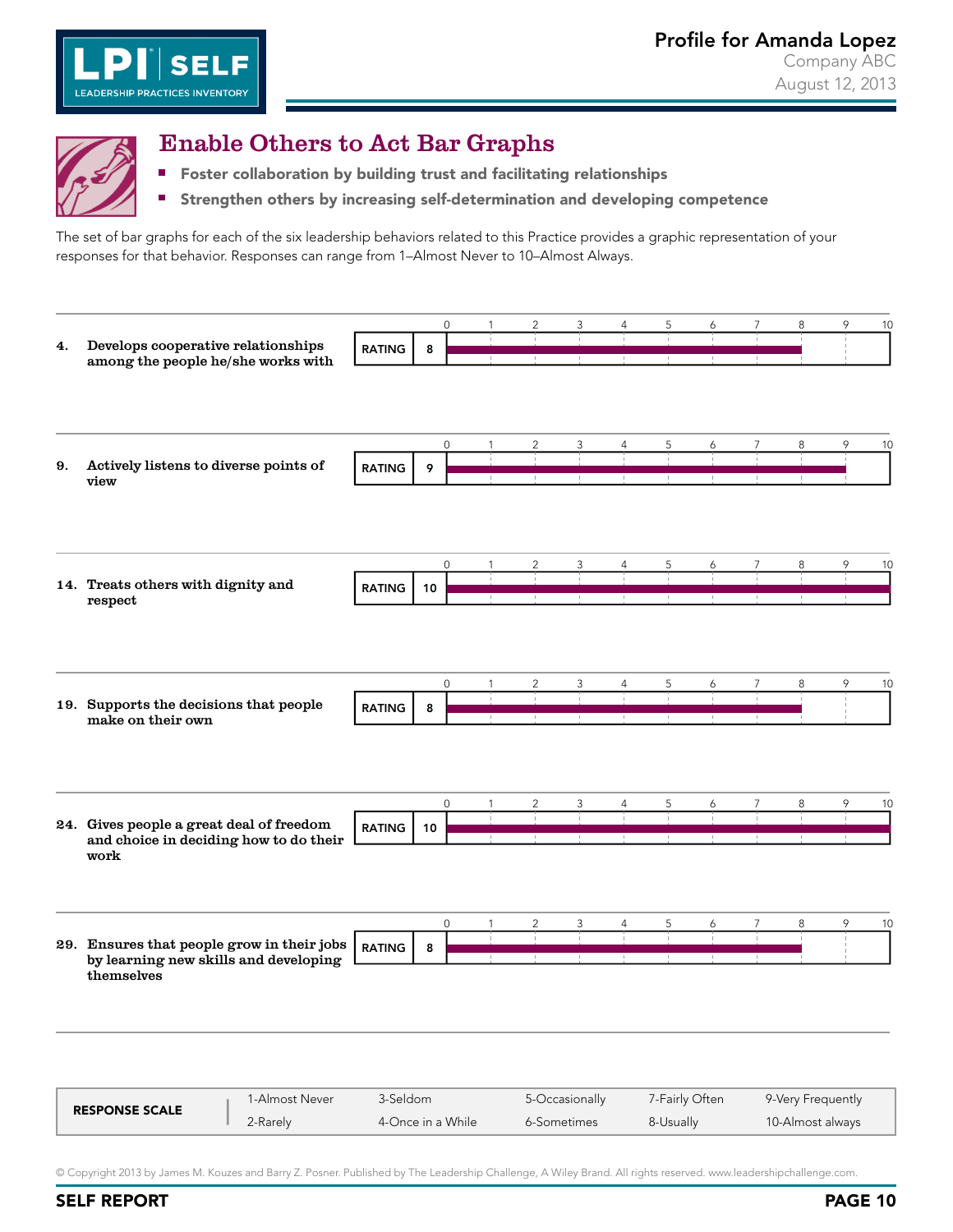

What is your immediate reaction to viewing your Enable Others to Act ratings? Why?

#### Please describe anything in your Enable Others to Act ratings that is confusing or contradictory:

(Remember to review your Leadership Behaviors Ranking page to consider the individual behaviors that relate to this practice.)

## Suggestions for Becoming a Better Leader

- 1. Think about the ways in which projects are planned and decisions made in your organization. Then come up with several actions you can take to involve others in the planning and decision-making process.
- 2. Before every interaction, regardless of length, ask yourself this question: "What can I do in this interaction to make this person (or persons) feel more capable and powerful?"
- 3. Talk one-on-one with your team members to find out what kind of support and coaching they would like from you and what training opportunities they need. Find ways to connect people to the resources they need—other people, materials, funding, training, information, and so on.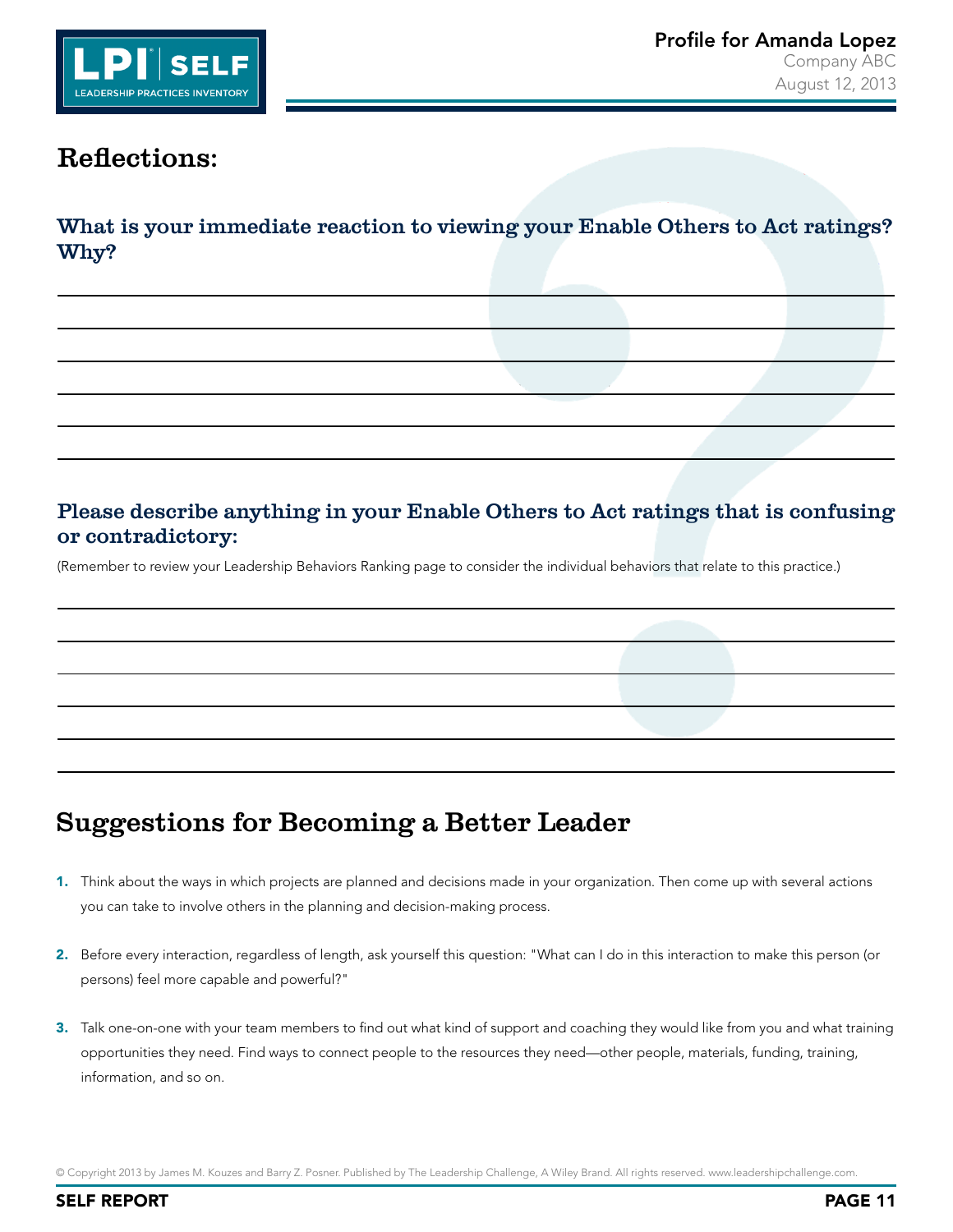<span id="page-13-0"></span>

**SELF** 

LEADERSHIP PRACTICES INVENTORY

 $\blacksquare$ 

#### Encourage the Heart Bar Graphs

**Recognize contributions by showing appreciation for individual excellence** 

Celebrate the values and victories by creating a spirit of community

The set of bar graphs for each of the six leadership behaviors related to this Practice provides a graphic representation of your responses for that behavior. Responses can range from 1–Almost Never to 10–Almost Always.

|    |                                                                                  |               |   | $\mathbf 0$         | 1            | $\overline{c}$ | 3              | $\overline{4}$ | 5                    | 6                                        | $\overline{7}$              | 8            | 9 | 10 |
|----|----------------------------------------------------------------------------------|---------------|---|---------------------|--------------|----------------|----------------|----------------|----------------------|------------------------------------------|-----------------------------|--------------|---|----|
| 5. | Praises people for a job well done                                               | <b>RATING</b> | 6 |                     | ÷            | ÷.             | ÷              | ÷              | ÷.                   |                                          |                             |              |   |    |
|    |                                                                                  |               |   |                     |              |                |                |                |                      |                                          |                             |              |   |    |
|    |                                                                                  |               |   |                     |              |                |                |                |                      |                                          |                             |              |   |    |
|    |                                                                                  |               |   | $\mathbf{0}$        | $\mathbf{1}$ | 2              | 3              | 4              | 5                    | 6                                        | $\overline{7}$              | 8            | 9 | 10 |
|    | 10. Makes it a point to let people know<br>about his/her confidence in their     | <b>RATING</b> | 9 |                     | ÷.           | ÷.             |                | ÷.             | ÷.                   | ÷.                                       | ÷.                          | $\mathbf{I}$ |   |    |
|    | abilities                                                                        |               |   |                     |              |                |                |                |                      |                                          |                             |              |   |    |
|    |                                                                                  |               |   | $\mathbf 0$         | $\mathbf{1}$ | $\overline{2}$ | 3              | $\overline{4}$ | 5                    | 6                                        | $\overline{7}$              | 8            | 9 | 10 |
|    | 15. Makes sure that people are creatively<br>rewarded for their contributions to | <b>RATING</b> | 5 |                     | $\mathbf{I}$ | $\mathbb{I}$   |                | $\mathbb{R}$   |                      |                                          |                             |              |   |    |
|    | the success of projects                                                          |               |   |                     |              |                |                |                |                      |                                          |                             |              |   |    |
|    |                                                                                  |               |   | $\Omega$            |              | $\overline{c}$ | 3              | 4              | 5                    | 6                                        | $\overline{7}$              | 8            | 9 | 10 |
|    | 20. Publicly recognizes people who<br>exemplify commitment to shared             | <b>RATING</b> | 5 |                     |              |                |                |                |                      |                                          |                             |              |   |    |
|    | values                                                                           |               |   |                     |              |                |                |                |                      |                                          |                             |              |   |    |
|    |                                                                                  |               |   | $\mathsf{O}\xspace$ |              | 2              | 3              | 4              | 5                    | 6                                        | $\overline{7}$              | 8            | 9 | 10 |
|    | 25. Finds ways to celebrate<br>accomplishments                                   | <b>RATING</b> | 6 |                     |              | $\pm$          | $\mathbb{R}$   | $\mathbb{R}^n$ | ÷.<br>$\mathbb{R}^n$ |                                          |                             |              |   |    |
|    |                                                                                  |               |   |                     |              |                |                |                |                      |                                          |                             |              |   |    |
|    |                                                                                  |               |   | $\mathbf{0}$        |              | 2              | 3              | 4              | 5                    | 6                                        | $\overline{7}$              | 8            | 9 | 10 |
|    | 30. Gives the members of the team lots of<br>appreciation and support for their  | <b>RATING</b> | 8 |                     | $\mathbb{R}$ | $\overline{1}$ | $\overline{1}$ | $\overline{1}$ | $\mathbb{R}^n$       | $\mathsf{I}$<br>$\overline{\phantom{a}}$ | $\mathbb{I}$<br>$\mathbb T$ |              |   |    |
|    | contributions                                                                    |               |   |                     |              |                |                |                |                      |                                          |                             |              |   |    |
|    |                                                                                  |               |   |                     |              |                |                |                |                      |                                          |                             |              |   |    |

| <b>RESPONSE SCALE</b> | I-Almost Never | 3-Seldom          | 5-Occasionally | 7-Fairly Often | 9-Very Frequently |
|-----------------------|----------------|-------------------|----------------|----------------|-------------------|
|                       | 2-Rarelv       | 4-Once in a While | 6-Sometimes    | 8-Usually      | 10-Almost always  |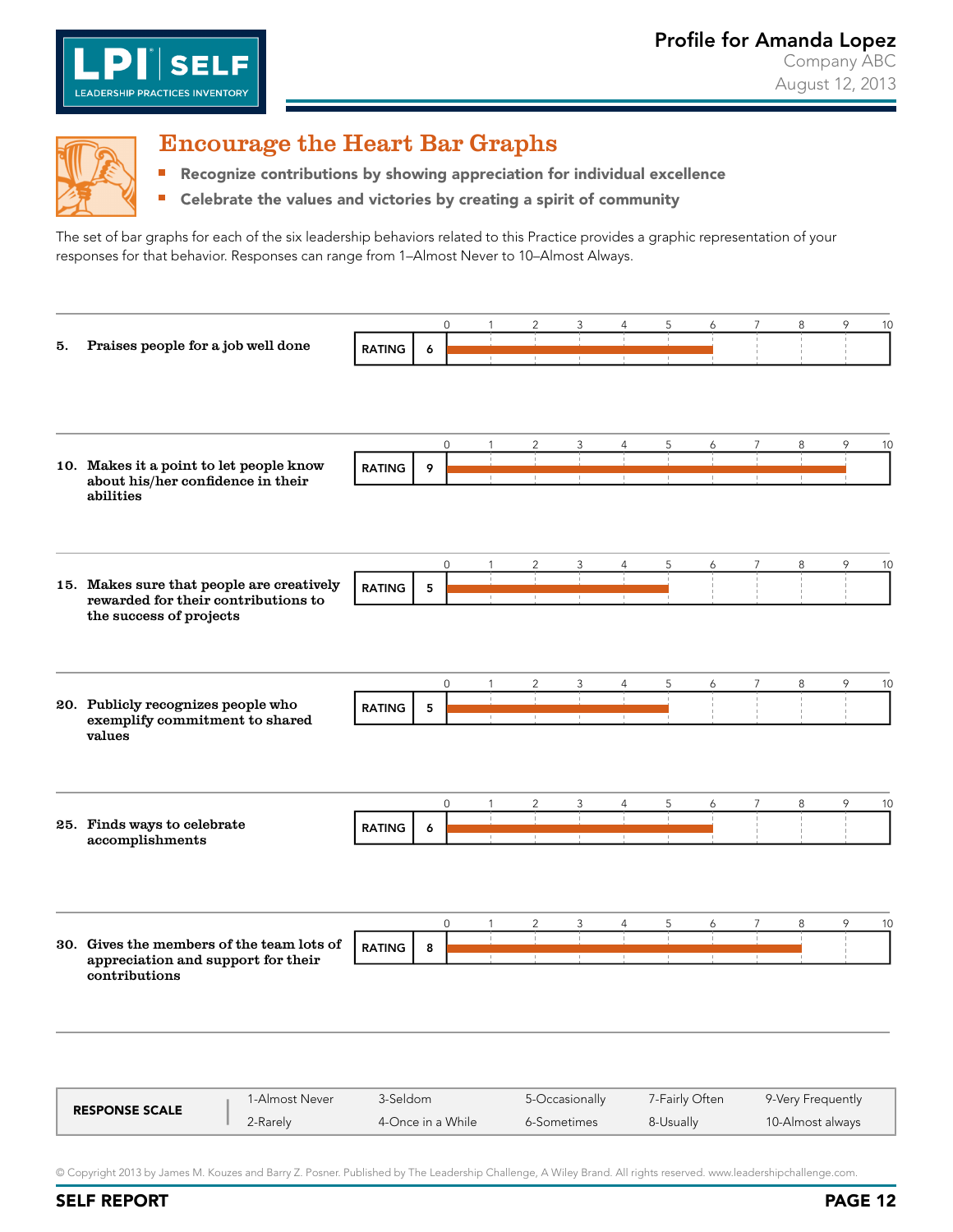

What is your immediate reaction to viewing your Encourage the Heart ratings? Why?

#### Please describe anything in your Encourage the Heart ratings that is confusing or contradictory:

(Remember to review your Leadership Behaviors Ranking page to consider the individual behaviors that relate to this practice.)

## Suggestions for Becoming a Better Leader

- 1. Think of ten small ways in which you can reward people who have done something especially well. Then reward those extraordinary efforts. Don't let them go by unnoticed.
- 2. Identify those constituents who best embody your values and priorities and think of three ways to single them out in the weeks to come, to praise and reward them.
- 3. Tell a public story about a person in your organization who went above and beyond the call of duty.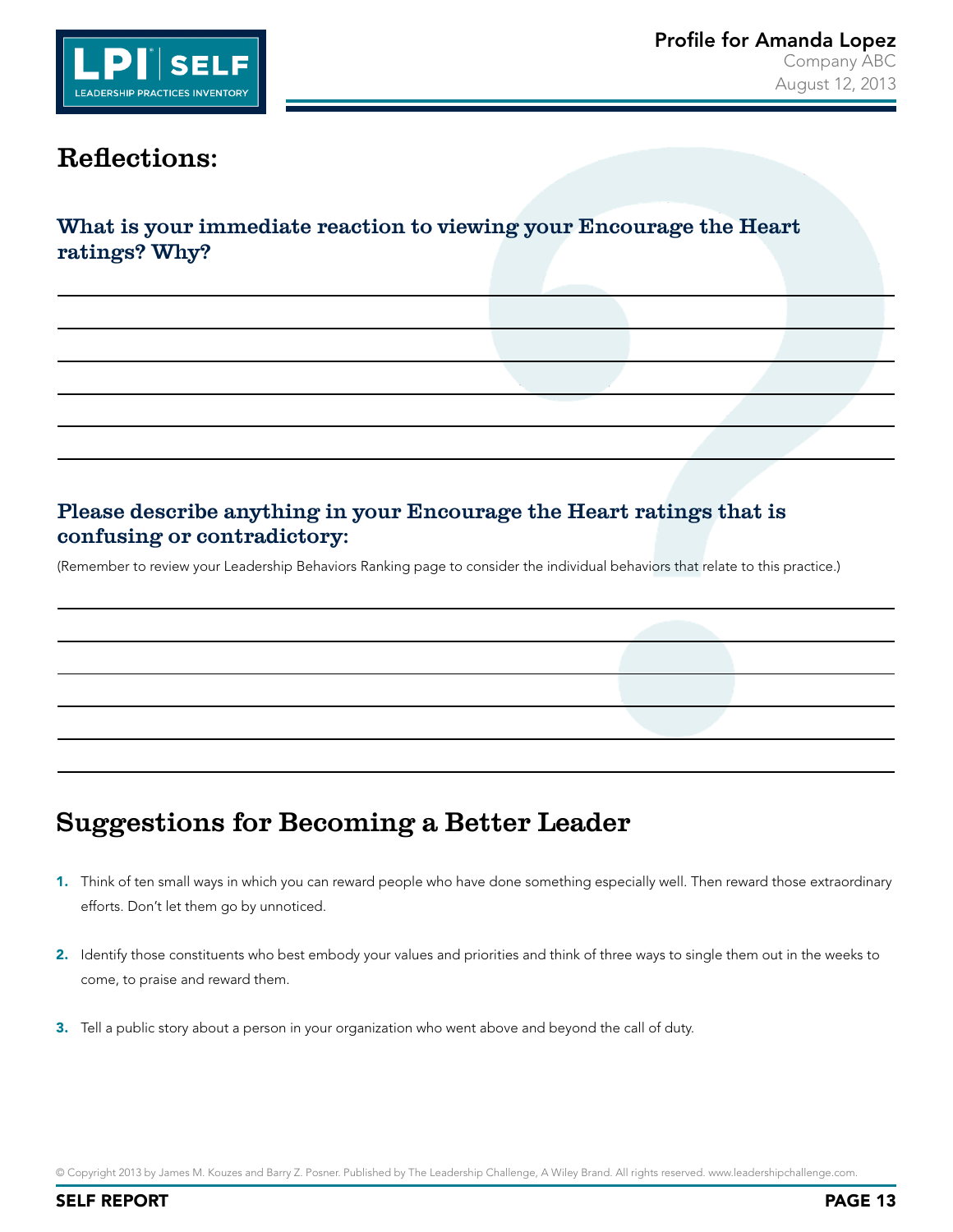

#### <span id="page-15-0"></span>Percentile Ranking

The leaders and observers who make up the LPI database include a mix of males and females at all levels, from all types of organizations, and from all over the world. This page compares your responses to more than one million Observer responses for other leaders who have taken the LPI. The horizontal lines at the 30th and 70th percentiles divide the graph into three segments, roughly approximating a normal distribution of scores. Each line on the graph shows what percentile your response falls into for each Practice. For example, if your score for Model the Way is at the 50th percentile, half of the leaders in the entire LPI database were rated higher (by their Observers who also rated them on the Practice), and half were rated lower.